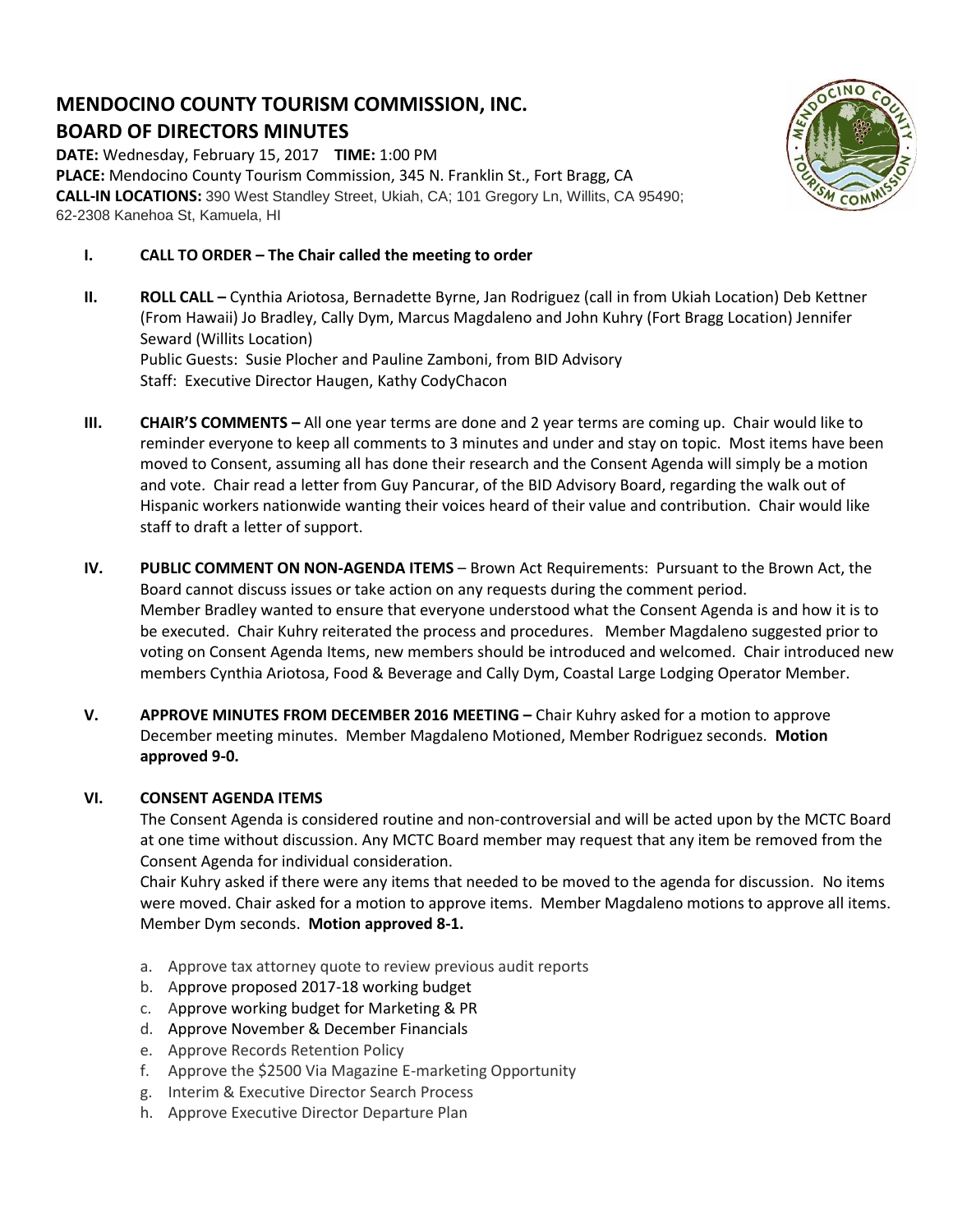- i. Approve the Redirection of Welcome Sign Funds for Highway 101 Billboard
- j. Approve Recommended Almost Fringe Festival Logo
- k. Personnel Committee Closed Session Report

## **VII. BOARD UPDATES**

- a. Welcome to New Board Members Chair welcomes all members and publicly appreciates everyone's involvement and service.
- b. Election of Officers-Chair, Vice Chair, Secretary & Treasurer Seats available are Chair, Vice Chair, Secretary & Treasurer. Service/Job descriptions are available if anyone has any questions. Member Magdaleno motions for a slate and nominated John Kuhry as Chair; Sharon Davis as Vice Chair; Jo Bradley as Secretary and Marcus Magdaleno as Treasurer. This slate is suggested for continuity for the new Executive Director or for an interim Director. Member Dym seconds. **Motion approved 9-0**.
- c. Committee Designations see link for standing committees **Festival Committee**, Members are: Bernadette Byrne, Chair, Cally Dym, Cynthia Ariosta, Alison de Grassi, Tom Yates, John Cesano, Luz Harvey, MCTC Executive Director **Personnel Committee**, Members are: John Kuhry, Chair, Jennifer Seward, Jo Bradley, MCTC Executive Director **Organizational Development Committee**, Members are: Sharon Davis, Chair, Deborah Kettner, Jennifer

Seward, MCTC Executive Director

**Finance Committee**, Members are: Marcus Magdaleno, Chair, Jitu Ishwar, John Kuhry, Kathy Chacon, MCTC Executive Director

**Marketing Committee**, Members are: Bernadette Byrne, Chair, Cally Dym, Cynthia Ariosta, Alison de Grassi, Tom Yates, John Cesano, Luz Harvey, MCTC Executive Director

**Visitor Services Committee**, Members are: Sharon Davis, Chair, Marcus Magdaleno, Jon Glidewell, Mike Bradbrook, Cally Dym, Richard Strom, MCTC Executive Director

**Ad Hoc Bylaws Committee**, Members are: John Kuhry, Chair, Jitu Ishwar, Pauline Zamboni There was discussion about forming an Ad Hoc Cannabis Committee, possible members are Member Kuhry, Member Dym, Pauline Zamboni and Tom Rodriguez.

d. Board Retreat/Training – There was discussion about a joint training for the Brown Act with the BID Advisory Board and dates were also spoken about. John McGowan from the Board of Supervisors has joined the meeting, and suggested the Organizational Development Committee to determine dates and agenda items and have this information ready for review at the March BOD meeting. Member Magdaleno makes that motion and Member Bradley seconds. **Motion approved 9-0.** Member Magdaleno asks to have staff keep him informed when the Organizational Development Committee will be assembling.

# **VIII. BID ADVISORY BOARD UPDATE**

- a. Report Timeline Pauline Zamboni (sitting in for Wendy) from the BID Advisory Board gave an update on the Boards happenings and provided a hand out summarizing the details. Working budget is in place and has been approved. There was much discussion over the BID Annual Report and when that will become available.
- b. ACTION ITEM: Budget consideration for the Mendocino County Arts Council Funding for \$14,400 There was discussion about the continued support of the Arts Council and whether it is a requirement of MCTC's contract. The Arts Council is funded by both the County and MCTC. Discussion continued in reference to measured deliverables and values to be in place that fits with the direction of MCTC to be a part of this continued funding. Changes will need to go through specific channels. Member Kuhry stated that funding the Arts within Mendocino County is important as the Arts are part of our tourism attractions. Member Kuhry motions to approve continue funding of Arts Council. Member Bradley seconds. **Motion approved 9-0.**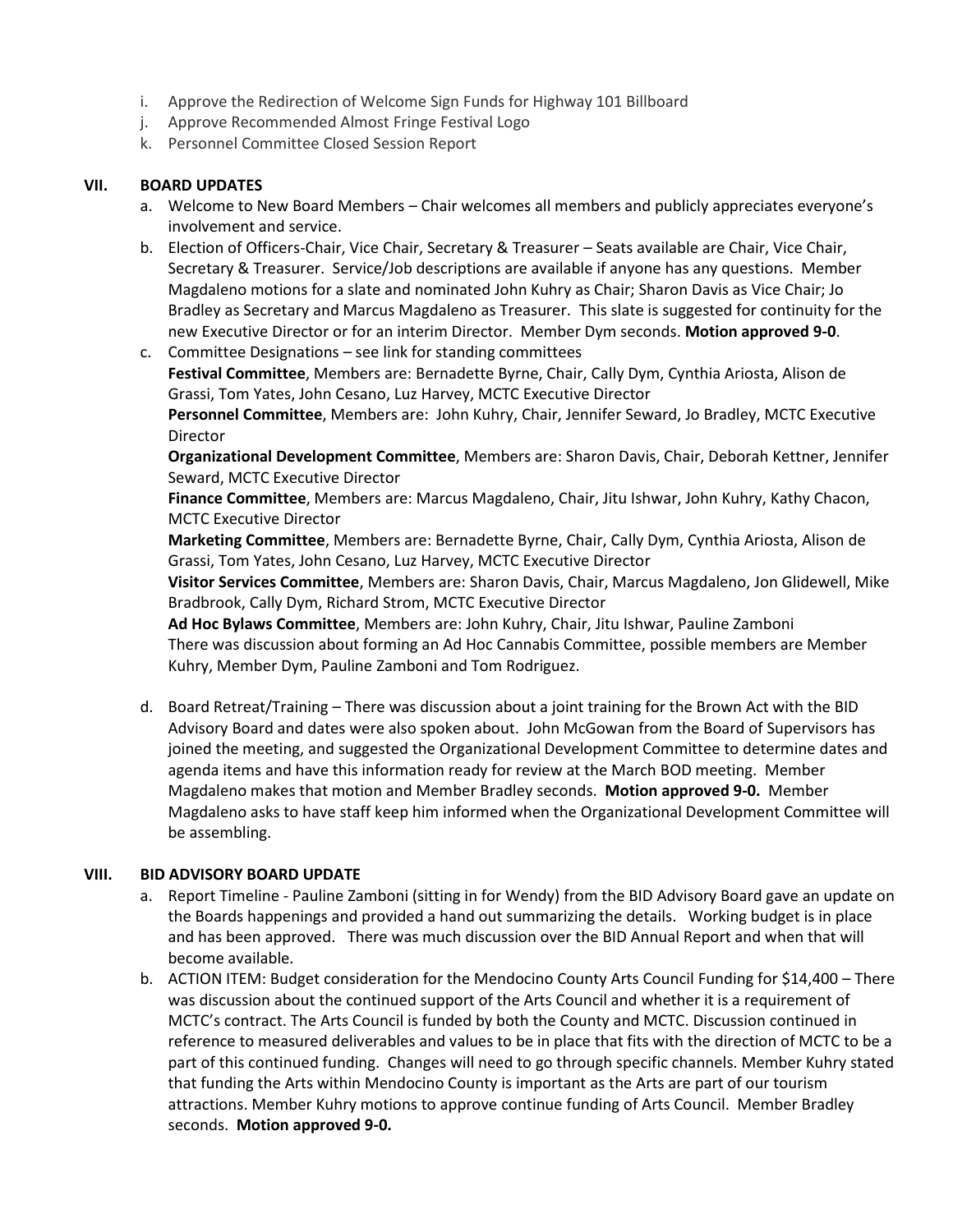c. ACTION ITEM: Reserve/Contingency Fund Policy – BID Advisory placed this in as a recommendation to have either \$100,00.00 or 10% in reserve, whichever is greater. Member Bradley motions to adopt the contingency fund policy from the BID Advisory. Member Dym seconds. Discussion was centered on the amount of the contingency fund and the policy already in place with MCTC of \$130,000.00. Member Ariosta left the meeting at 2:20pm. **Motion approved 8-0.**

# **IX. STRATEGIC PLAN UPDATE**

- a. List of Participants in Process Executive Director gave an update of the strategic plan workshops and the work that has been done to date. These workshops have been attended from various groups and businesses throughout the County and has been a great success
- b. ACTION ITEM: March 6 Joint MCTC & BID Advisory Meeting The Coraggio Group would like to meet the MCTC Board and the Bid Advisory Board for a joint 3 hour working session on March 6<sup>th</sup> to work on objectives. Member Magdaleno Motions to approve this joint session. Member Bradley seconds. Member Ariosta rejoined the meeting. **Motion approved 9-0.**
- c. Other Upcoming Opportunities The Coraggio Group would also like to have a wrap up session on March 7<sup>th</sup> to polish up the strategic plan.

#### **X. FINANCE COMMITTEE UPDATE**

- a. Finance Committee Chair Report Member Magdaleno gave a finance committee update.
- b. Final Transfer of MCPA Funds All funds now have been transferred from MCPA/MCLA to MCTC. MCTC has received the final payment of \$9,000.00.
- c. ACTION ITEM: Review & approve recommended budget modifications There were two modifications of the budget recommended; MCPA funds funneling to public relations of \$9,000.00 and to transfer approximately \$18,750.00 from salaries to contractors' salary to compensate for R. Strom moving from staff to independent contractor. Member Dym motions to approve these recommendations. Member Bradley seconds. **Motion approved 9-0.**

#### **XI. MARKETING COMMITTEE UPDATE**

- a. Marketing Committee Chair Report Marketing Chair, Member Dym gave an update of the Marketing Committee. There was a \$450,000.00 proposed marketing budget. Marketing committee is requesting to be able to make the choice between the two agencies (Mortar and SF Theory) and their proposals for Visit Mendocino County.
- b. ACTION ITEM: Marketing Agency Finalists & Final Decision Member Magdaleno motions to have the marketing committee to make this decision and to have the Executive Director sign a contract with the chosen agency for the remainder of this fiscal year. Member Seward seconds. **Motion approved 9-0.** Member Seward left meeting at 2:55 pm.
- c. Marketing Report Executive Director Haugen gave a synopsis of the new marketing report and the breakdown of CTR, the click through rate and the CPC, cost per clicks.

#### **XII. PERSONNEL COMMITTEE REPORT**

**a.** Personnel Committee Chair Report – There was dialogue about payroll services and the AP/AR processes. There was discussion about appointing a point person in the event the ED position has not been filed. Searchwide has begun sorting through applicants and has 7 for recommendation. These applicants will attend the next Board of Directors meeting on March 14<sup>th</sup> in Ukiah.

#### **XIII. FESTIVAL COMMITTEE UPDATE**

**a.** Festival Committee Chair Report – Member Byrne gave a Festival committee update. The Almost Fringe Festival is moving forward and has chosen a logo and distribution will begin shortly. This event has multiple events planned through various regions of the county. The Committee is considering changes